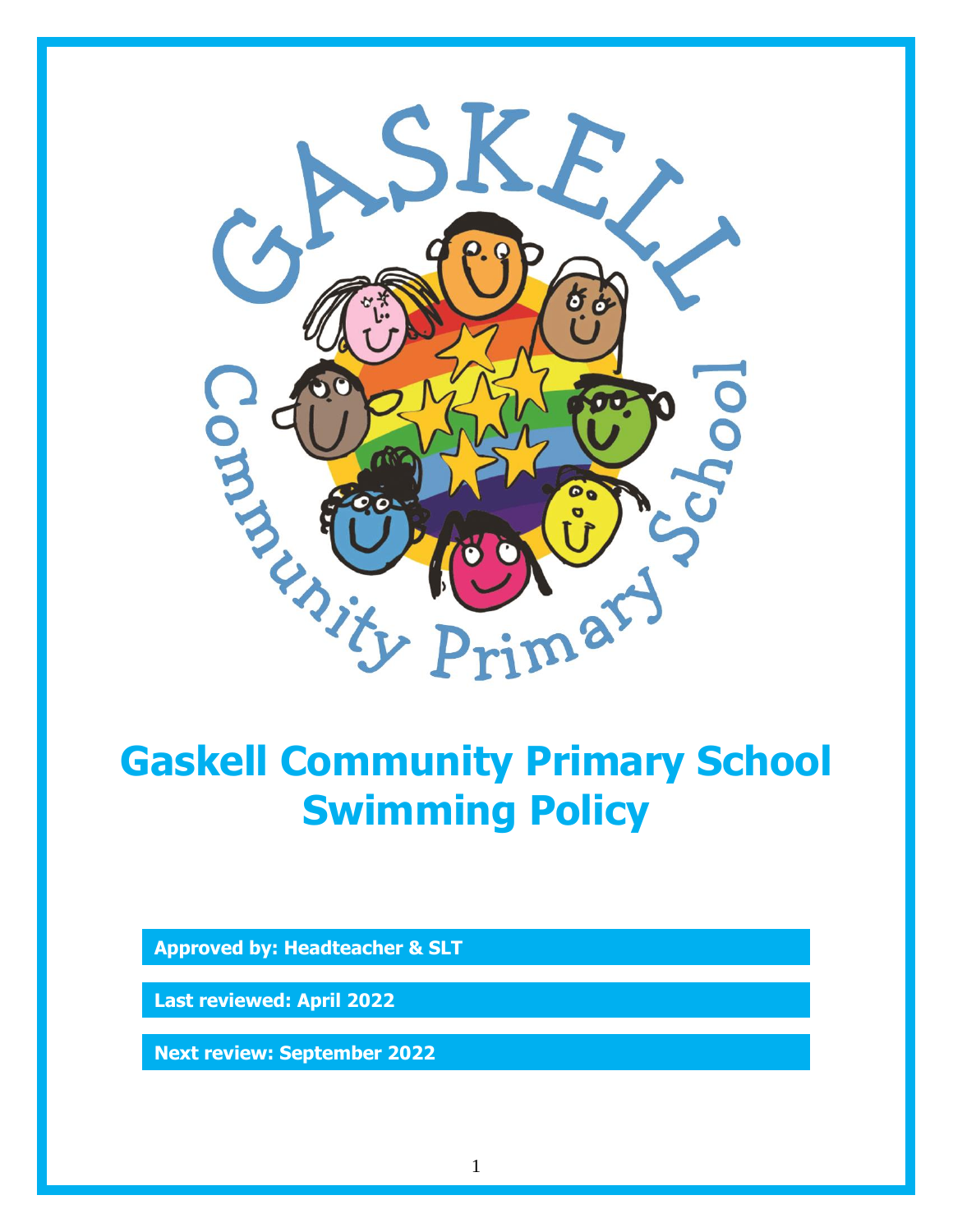#### **Why we provide swimming lessons at Gaskell Community Primary School**

To meet the requirements of the National Curriculum;

All schools must provide swimming instruction either in key stage 1 or key stage 2. In particular, pupils should be taught to:

- swim competently, confidently and proficiently over a distance of at least 25 metres
- use a range of strokes effectively [for example, front crawl, backstroke and breaststroke] o
- perform safe self-rescue in different water-based situations
- To develop the personal and social development of children and their health and well-being;
- To promote a valuable life skill

## **How we will organise swimming at Gaskell Community Primary School.**

Swimming at Gaskell Community Primary School is currently timetabled in the Summer term for Years 6, 5 and 4.

Children, therefore, have the opportunity to develop and improve their swimming throughout the primary phase.

Each child will have 10 hours of swimming in each year group. This may be organised as 1x hour over 10 weeks or as a fortnight block booking where they swim every day.

We use local high school provision at Smithills and Sharples.

Children are transported using our school minibuses.

# **ROLES AND RESPONSIBILITIES**

## **The role of the member of staff in charge:**

• The welfare of children in changing room;

Ensure accompanying adults are appropriately dressed.

- Overall maintenance of good discipline;
- Counting children into and out of the building
- Marking the attendance register;
- Ensuring the water safety of all children and maintain a safe working environment
- Confirm attendance levels and any relevant medical information with the swimming instructors;
- Make arrangements about the provision for children with special needs and confirm risk assessment;
- Adhere to health and safety requirements;
- Ensure the children are wearing seatbelts whilst travelling to/from the swimming pool.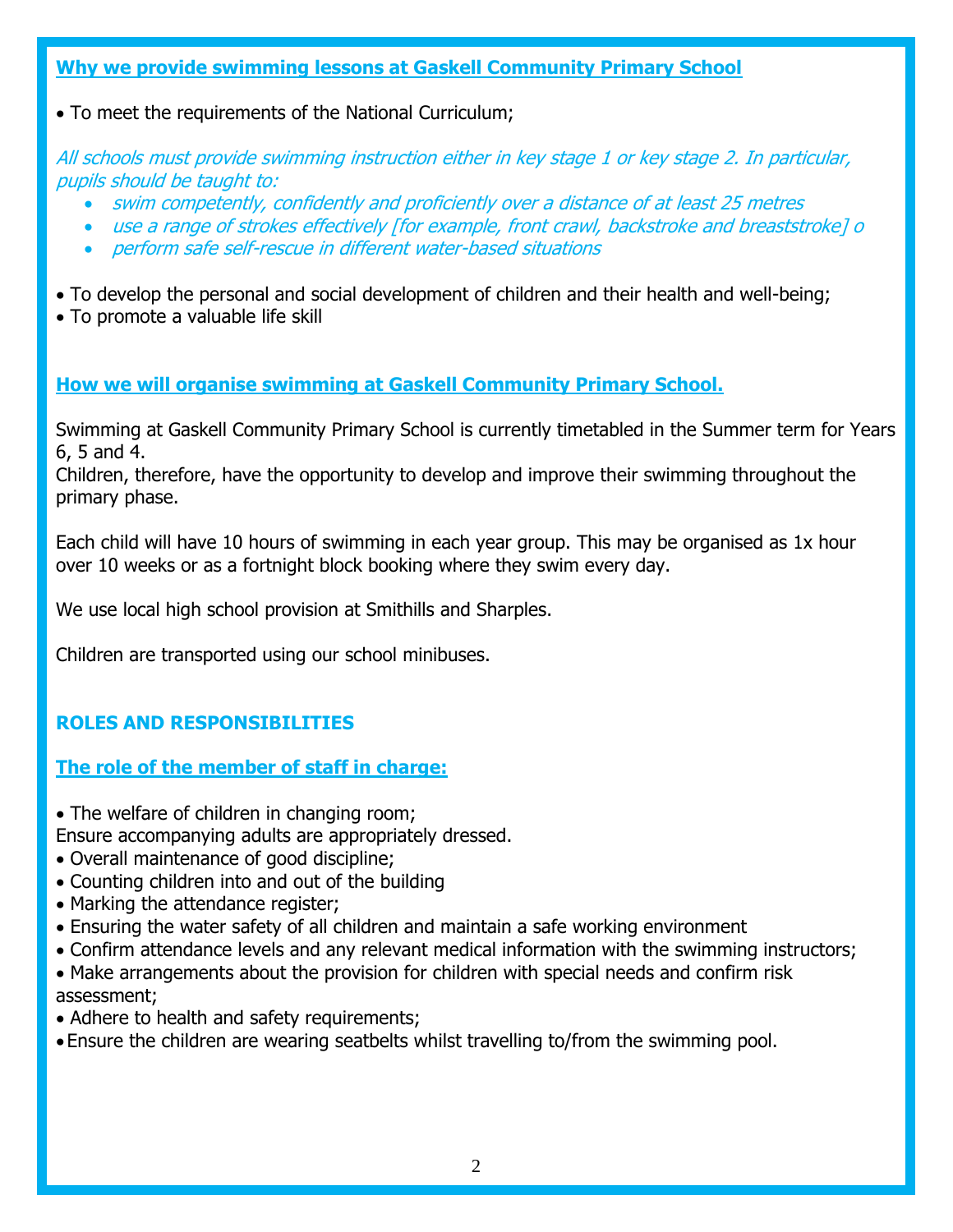#### **The role of adult helpers**:

 The welfare of specific children in changing room. Supervision and oversight of designated child, ensuring the child understands and follows instructions. Where possible we try to have a male and female member of staff for relevant changing rooms although this is not always possible.

 Consult with the member of staff in charge and agree arrangements to be made about the provision for children with special needs and confirm risk assessment.

• Adhere to health and safety requirements.

#### **The role of the PE subject leader:**

- To liaise with Headteacher and School Office manager when booking the swimming provision.
- To undertake a risk assessment of the school's swimming provision annually and monitor its implementation on an ongoing basis;
- To ensure that the law relating to SEND is followed whereby schools take all reasonable steps to avoid discriminating against pupils on the grounds of their disability.
- To maintain and keep a record of the pupils' swimming achievements inside and outside of school.
- To report to the governing body annually on the impact of the school's swimming provision.
- Ensure the recommended teacher ratios are adhered to. 12:1 for beginners swimmers, 8:1 for SEN pupils unless they are 1:1.

To ensure annual briefing sessions take place with all staff involved with swimming provision.

#### **The swimming instructor will:**

- Possess DBS clearance.
- Have full ASA Teachers Award or an STA equivalent as well as a life-saving award recognised by Health and Safety Unit.
- Possess a relevant First Aid certificate.
- Make sure all children and teachers know safety drills.
- Have all equipment ready and in the correct place in the teaching area
- Consult with the accompanying teacher and agree arrangements to be made about the provision for children with special needs and confirm risk assessment.
- Ensure children know the procedure for the start/end of lesson, their grouping and assigned area of pool and teacher.
- To assess and record pupil progress.
- Organise classes according to: Class numbers/Pupil ability /Numbers of teachers/adult helpers

#### **HEALTH AND SAFETY**

It is essential that schools take note of and comply with 'Safe Practice in Physical Education' [BAALPE] which provides detailed, authoritative guidance on safety issues, including safety in swimming lessons and the DfE guidelines on educational visits. 'The duty of care for all pupils remains at all times with the accompanying teacher.' (BAALPE Safe Practice in Physical Education) All staff will involved with swimming provision will have read the relevant BAALPE documentation to be provided by PE Subject Leader

#### **Behaviour**

The swimming pool is a place of work and should be treated as a classroom with the same rules regarding behaviour.